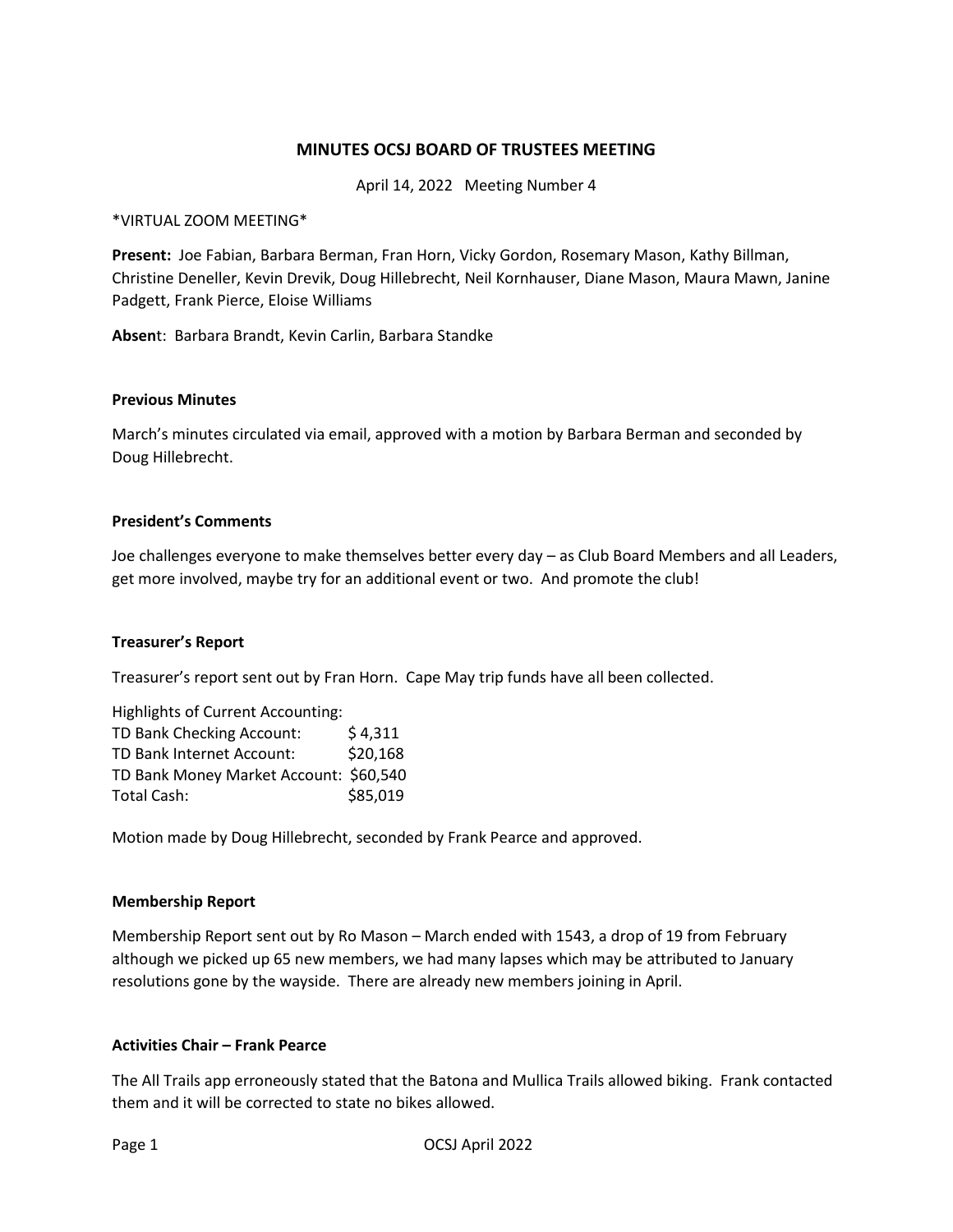# **Canoe/Kayaking - Frank Pearce**

A few trips have been run and more to come. Joe and Frank had a clearing trip on the Toms River.

# **Hiking – Diane Mason**

In March there were:

- 83 hikes scheduled on...
- 31 different days of the month…
- led by 33 different leaders.
- We have 45 active hiking leaders.

Meetup Hiking Group:

- There are currently 1291 members as of 4/13/22 (up from 1269 in March)
- Currently accepting more new members than we are deleting lapsed members.

Hiking Leader Training

-Four training dates were held. One more scheduled 4/16.

-New Leaders with hikes already listed are:

David Heller, Diane Kae, Amy Lee, Tammy Wells, Jeff Cummings and Carolyn Gallagher

## **Cycling – Neil Kornhauser**

March had about equal Road Rides and Trail Rides. Zoom meetings for new and current leaders with instructions on how to create events in Meetup and using GPS to help with locations have been set-up with three events. There may not be a Picnic ride on May 7, since the roads may not be great.

## **Cross Country Skiing – Fran Horn for Barbara Brandt**

Apres Party is set for May 21. Discussion about separating the XCountry trips from the Bicycling Meetup, feeling the trips get lost among the bikes. On the Website it is separate with a special link.

## **Backpacking/Camping – Kevin Drevik**

Had to cancel an AT Trip, but will be rescheduled. Additional trips are all scheduled. The Mullica River Beginner trip for May has 20 people signed up.

## **Trail Maintenance – Ro Mason**

Trail Crew consistently has 15/20 people each Tuesday. Working on the Batona Trail in Wharton Forest, plus some of the members have been volunteering on their own on other trails, including some building of foot bridges. Hammonton Lake was another trail maintained separately by club members and the mayor will present certificates.

## **Fund Requests**